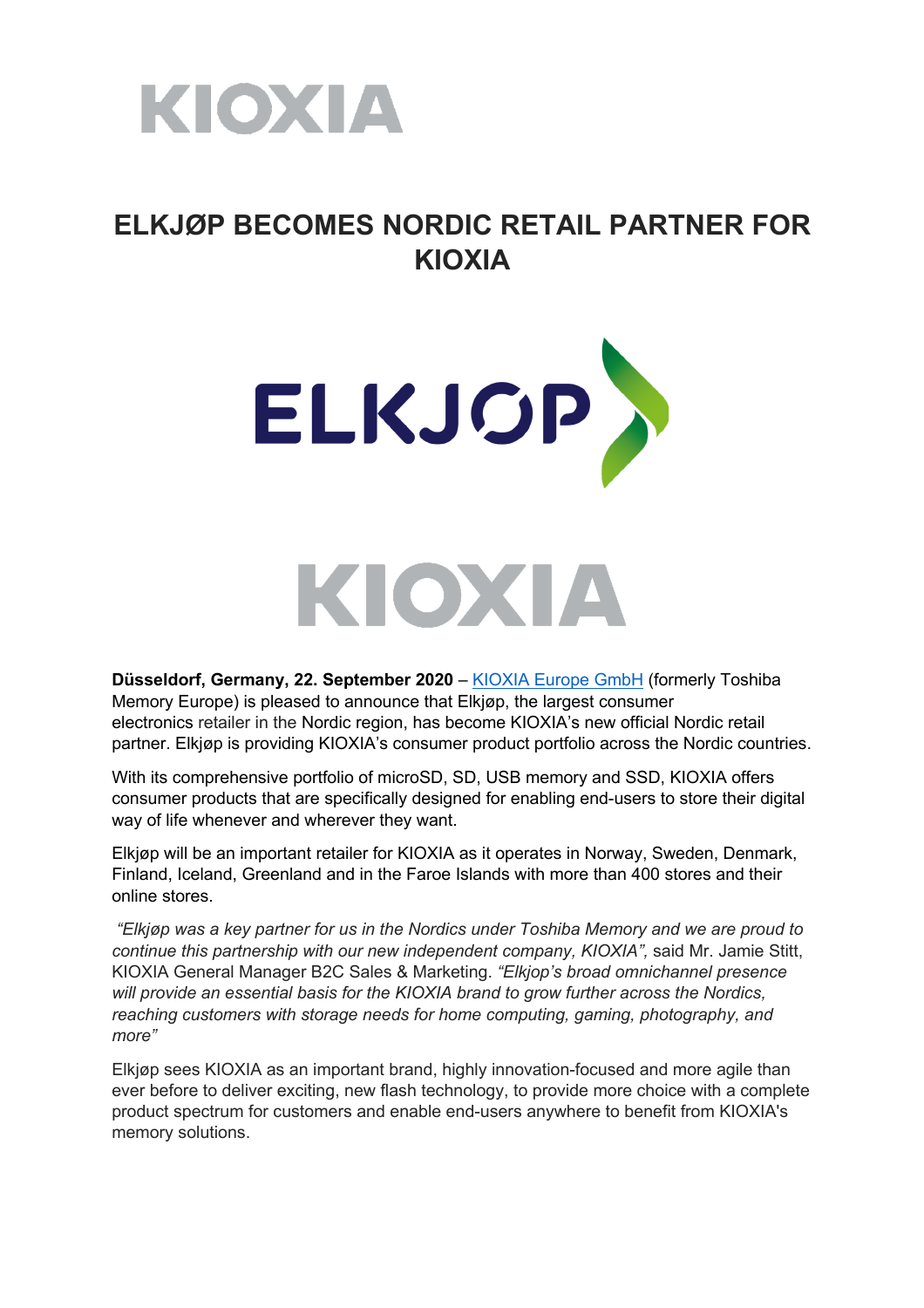

*"We are excited to get KIOXIA on board as an important partner for microSD, SD, USB memory and SSD. Together we will continue to build the product groups in the Nordic market", said Thomas Hegerlund, Category Director at Elkjøp Nordic AS.*

With its new consumer products, KIOXIA puts great emphasis on retaining the same excellent quality, performance, and reliability standards that consumers have come to expect from the formerly known Toshiba Memory product line-up. KIOXIA commits to preserving high standards, and its dedication to the development and production of innovative classleading flash storage solutions to meet the ever-changing customer demands.

KIOXIA's consumer products are now available on Elkjøp's online-store: Elkjøp

#### **About KIOXIA**

KIOXIA Europe GmbH (formerly Toshiba Memory Europe GmbH) is the European based subsidiary of KIOXIA Corporation, a leading worldwide supplier of flash memory and solid state drives (SSDs). From the invention of flash memory to today's breakthrough BiCS FLASH 3D technology, KIOXIA continues to pioneer cutting-edge memory solutions and services that enrich people's lives and expand society's horizons. The company's innovative 3D flash memory technology, BiCS FLASH, is shaping the future of storage in high-density applications, including advanced smartphones, PCs, SSDs, automotive and data centers.

Visit the KIOXIA Website

#### **About Elkjøp**

Elkjøp is one of the Nordic region's largest trading companies in consumer electronics and electrical household appliances, and sales of goods and services for NOK 38.3 billion in the 2018/19 financial year. Operating profit was NOK 1,228 million. The Group has established retail operations in Norway, Sweden, Denmark, Finland, Iceland, Greenland and in the Faroe Islands, with the main anchor around the supermarket concept. All of the more than 400 stores in the Nordic region mainly receive their supply from their own distribution operations, with a central warehouse in Jönköping of 107,000 square meters. About 11,000 employees are employed in the Elkjøp Group, which is owned by British Dixons Carphone - one of Europe's largest consumer electronics retailers.

Visit the Elkjøp Website

#### **Contact details for publication:**

KIOXIA Europe GmbH, Hansaallee 181, 40549 Düsseldorf, Germany Tel: +49 (0)211 368 77-0 Email: KIE-support@kioxia.com